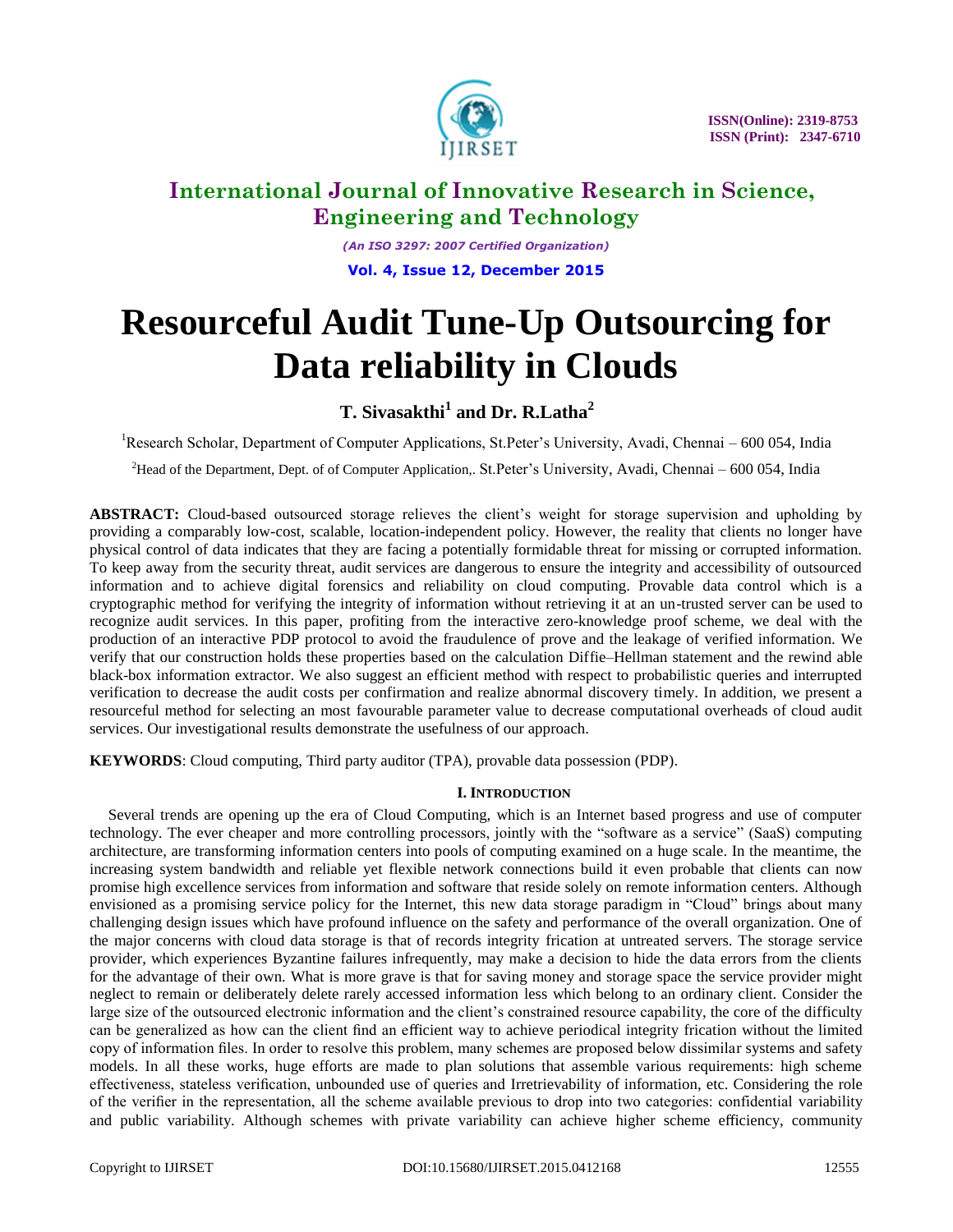

*(An ISO 3297: 2007 Certified Organization)*

# **Vol. 4, Issue 12, December 2015**

variability allows anyone, not just the customer (data owner), to challenge the cloud server for exactness of data storage while keeping no confidential information. Then, clients are able to give the assessment of the service routine to an independent third party auditor (TPA), without affection of their computation possessions. In the cloud, the clients themselves are untrustworthy or cannot afford the overhead of performing common integrity checks. Thus, for sensible use, it seems additional rational to equip the verification protocol with public variability, which is expected to play a additional important role in achieving economies of level for Cloud Computing. That is, the outsourced information themselves should not be necessary by the varier for the verification function. In the environment of public verification, the importance of block goes even further because a TPA should not be permitted to possess the original information files for the obvious safety concern. An additional major concern among earlier designs is that of supporting energetic data operation for cloud information storage applications.

In Cloud Computing, the remotely stored electronic data might not only be accessed but also updated by the clients, e.g., through block modification, deletion and insertion. Unfortunately, the state-of-the-art in the context of remote data storage mainly focus on static data files and the importance of this dynamic data updates has received limited attention in the data possession applications. Moreover, as will be shown later, the direct extension of the current provable data possession (PDP) or proof of retrievability (PoR) schemes to support data dynamics may lead to security loopholes. Although there are many difficulties faced by researchers, it is well believed that supporting dynamic data operation can be of vital importance to the practical application of storage outsourcing services. In view of the key role of public variability and the supporting of data dynamics for cloud data storage, in this paper we present a framework and an efficient construction for seamless integration of these two components in our protocol design. Our contribution can be summarized as follows. We propose a general formal PoR model with public variability for cloud data storage, in which both block less and stateless verification are achieved simultaneously; The proposed POR construction with the function of supporting for fully dynamic data operations, especially to support block insertion, which is missing in most existing schemes; We prove the security of our proposed construction and justify the performance of our scheme through concrete implementation and comparisons with the state-of-the-art.

## **II. LITERATURE SURVEY**

Recently, much of growing interest has been pursued in the context of remotely stored data verification. Ateniese define the "provable data possession" (PDP) model for ensuring possession of files on untreated storages. In their scheme, they utilize RSA-based homomorphism tags for auditing outsourced data, thus can provide public variability. However, Agenise do not consider the case of dynamic data storage, and the direct extension of their scheme from static data storage to dynamic case brings many design and security problems. In their subsequent work, Ateniese propose a dynamic version of the prior PDP scheme. However, the system imposes a priori bound on the number of queries and does not support fully dynamic data operations, i.e., it only allows very basic block operations with limited functionality and block insertions cannot be supported. Wang consider dynamic data storage in distributed scenario, and the proposed challenge-response protocol can both determine the data correctness and locate possible errors. Similar to the only consider partial support for dynamic data operation. Jules describe a "proof of irretrievability "model and give a more rigorous proof of their scheme. In this model, spot-checking and error-correcting codes are used to ensure both "possession" and "retrievability" of data files on archive service systems. Specifically, some special blocks called "sentinels" are randomly embedded into the data file F for detection purpose and F is further encrypted to protect the positions of these special blocks. However, like the number of queries a client can perform is also a fixed priori and the introduction of pre-computed "sentinels" prevents the development of realizing dynamic data updates.

In addition, public variability is not supported in their scheme. The design was improved PoR scheme with full proofs of security in the security model defined like the construction in they use publicly verifiable homomorphism authenticators built from BLS signatures and provably secure in the random oracle model. Based on the BLS construction, public irretrievability is achieved and the proofs can be aggregated into a small authenticator value. Still the authors only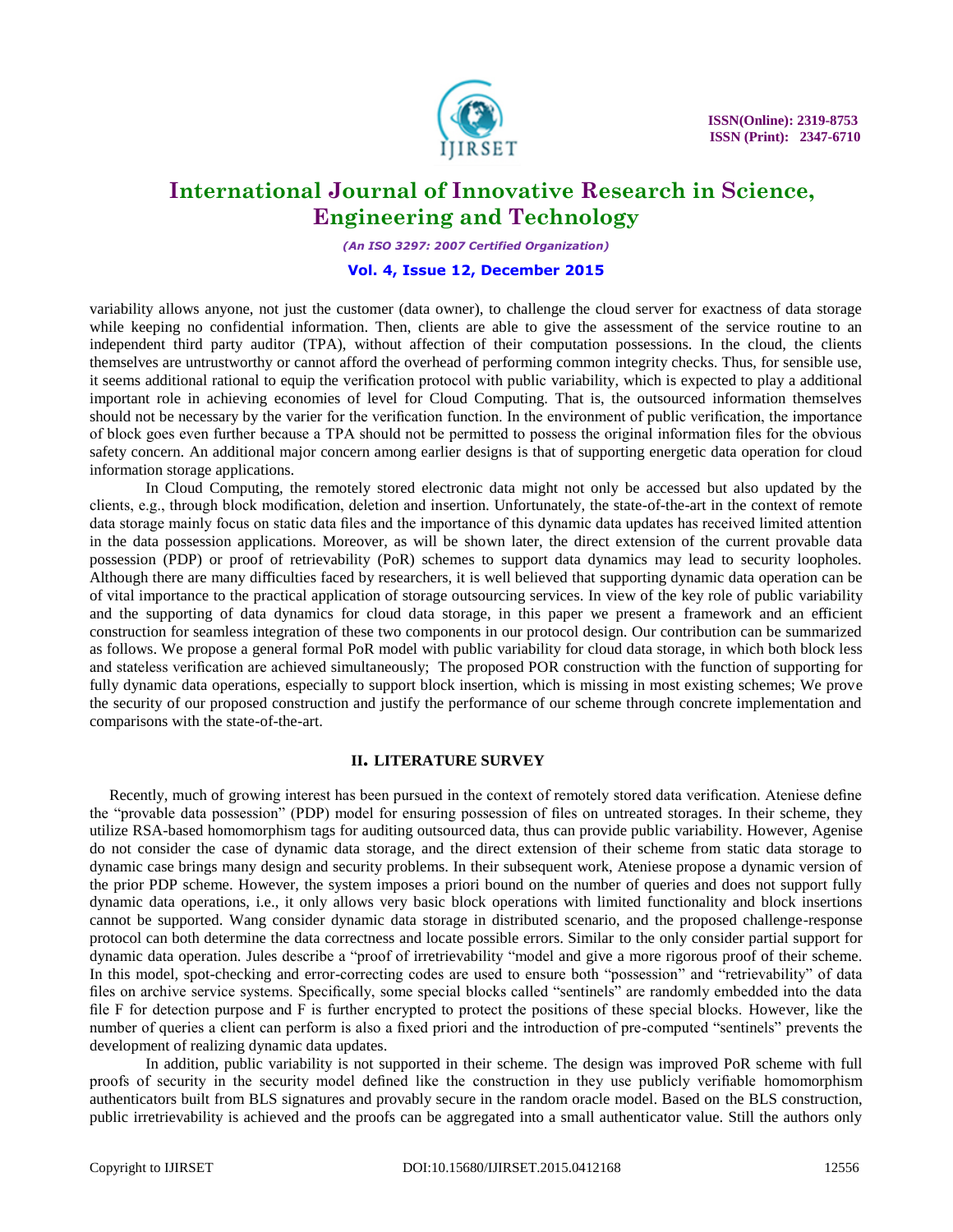

*(An ISO 3297: 2007 Certified Organization)*

# **Vol. 4, Issue 12, December 2015**

consider static data files. Elway was the first to explore constructions for dynamic provable data possession. They extend the PDP model to support provable updates to stored data files using rank-based authenticated skip lists. This scheme is essentially a fully dynamic version of the PDP solution. In particular, to support updates, especially for block insertion, they try to eliminate the index information in the "tag" computation in PDP model .To achieve this, before the verification procedure, they employ authenticated skip list data structure to authenticate the tag information of challenged or updated blocks first. However, the efficiency of their scheme remains in question. It can be seen that while existing schemes are proposed to aiming at providing integrity and the data storage systems, the problem of supporting both public verifiability and data dynamics has not been fully addressed. How to achieve a secure and efficient design to seamlessly integrate these two important components for data storage service remains an open challenging task in cloud computing. To securely introduce an effective third party auditor (TPA), the following two fundamental requirements have to be met. TPA should be able to efficiently audit the cloud data storage without demanding the local copy of data, and introduce no additional online burden to the cloud user. The third party auditing process should bring in no new vulnerabilities towards user data privacy.

# **III. PROPOSED MODEL**

we are utilize the public Provable data possession (PDP), which is a cryptographic technique for verifying the integrity of data without retrieving it at an untrusted server; can be used to realize audit services. It with random mask technique to achieve a privacy-preserving public auditing system for cloud data storage security while keeping all above requirements in mind.

To support efficient Handling of multiple auditing tasks, we further explore the technique of bilinear aggregate signature to extend our main result into a multiuser setting, where TPA can perform multiple auditing tasks simultaneously. Extensive security and performance analysis shows the proposed schemes are provably secure and highly efficient. We also show how to extent our main scheme to support batch auditing for TPA upon delegations from multi-users.

- 1. Audit Service System
- 2. Data Storage Service System
- 3. Audit Outsourcing Service System
- 4. Secure and Performance Analysis

## **AUDIT SERVICE SYSTEM**

We are providing an efficient and secure cryptographic interactive audit scheme for public audit ability. We provide an efficient and secure cryptographic interactive retains the soundness property and zero-knowledge property of proof systems. These two properties ensure that our scheme can not only prevent the deception and forgery of cloud storage providers, but also prevent the leakage of outsourced data in the process of verification.

# **DATA STORAGE SERVICE SYSTEM**

We considered FOUR entities to store the data in secure manner:

# **Data owner (DO)**

It has a large amount of data to be stored in the cloud.

## **Cloud service provider (CSP)**

Who provides data storage service and has enough storage spaces and computation resources.

## **Third party auditor (TPA)**

Who has capabilities to manage or monitor – outsourced data under the delegation of data owner.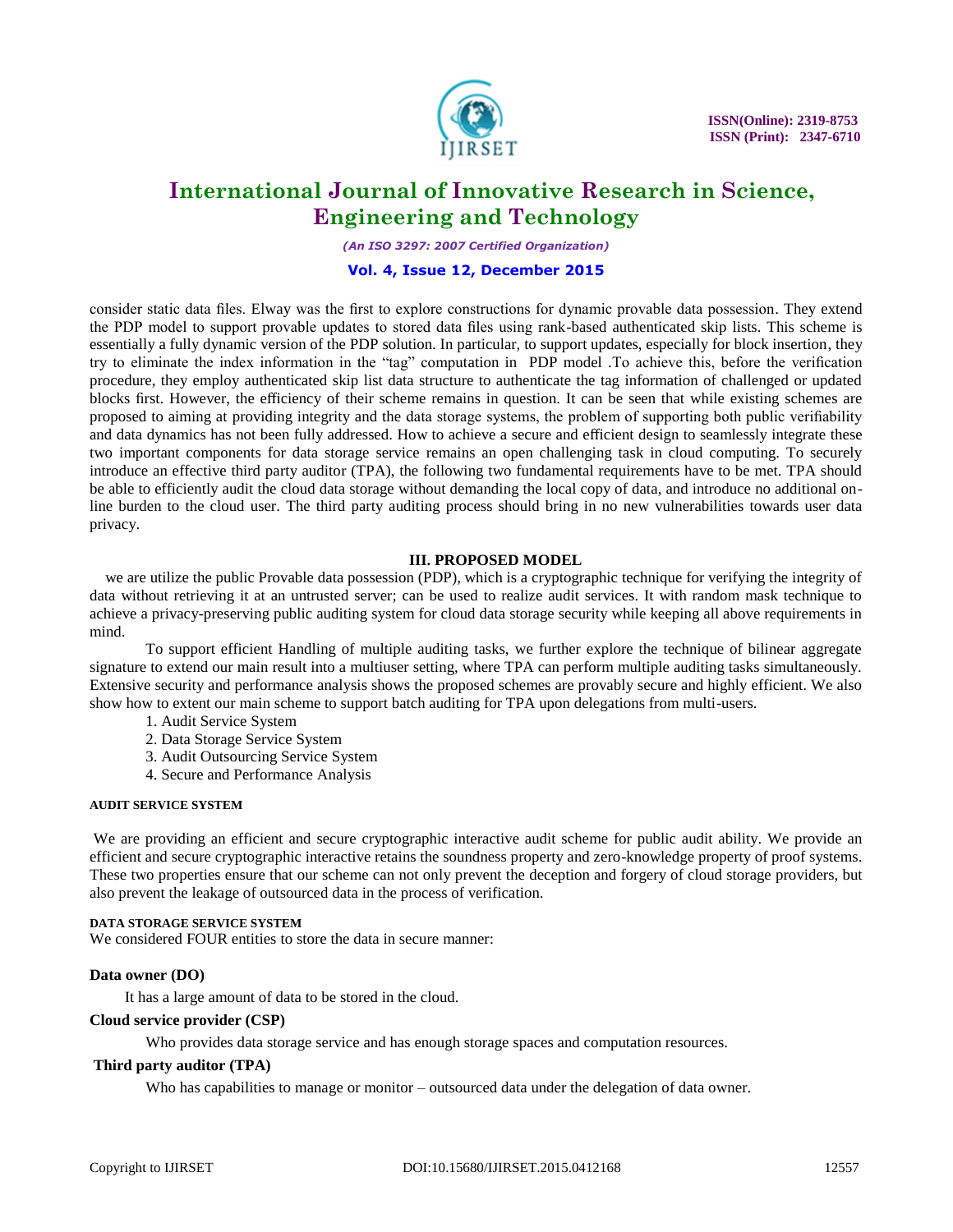

*(An ISO 3297: 2007 Certified Organization)*

# **Vol. 4, Issue 12, December 2015**

# **Granted applications (GA)**

Who have the right to access and manipulate stored data. These applications can be either inside clouds or outside clouds according to the specific requirements

## **AUDIT OUTSOURCING SERVICE SYSTEM**

 In this module the client (data owner) uses the secret key to preprocess the file, which consists of a collection of blocks, generates a set of public verification information that is stored in TPA, transmits the file and some verification tags to **Cloud service provider** CSP, and may delete its local copy. At a later time, using a protocol proof of TPA (as an audit agent of clients) issues a challenge to audit (or check) the integrity and availability of the outsourced data in terms of the public verification information. It is necessary to give an alarm for abnormal events.

# **SECURE AND PERFORMANCE ANALYSIS**

We considered securing the data and giving performance to the following:

## **Audit-without-downloading**

To allow TPA (or other clients with the help of TPA) to verify the correctness of cloud data on demand without retrieving a copy of whole data or introducing additional on-line burden to the cloud users.

#### **Verification-correctness**

To ensure there exists no cheating CSP that can pass the audit from TPA without indeed storing users' data intact.

## **Privacy-preserving**

To ensure that there exists no way for TPA to derive users' data from the information collected during the auditing process.

## **High-performance**

To allow TPA to perform auditing with minimum overheads in storage, communication and computation, and to support statistical audit sampling and optimized audit schedule with a long enough period of time.

## **IV. RESULTS**

We enumerate the performance of our audit scheme under altered parameters, such as file length, sampling proportion, sector quantity per block. Our preceding analysis shows that the value of sector quantity per block should produce with the increase of file range in order to reduce computation and communication overheads.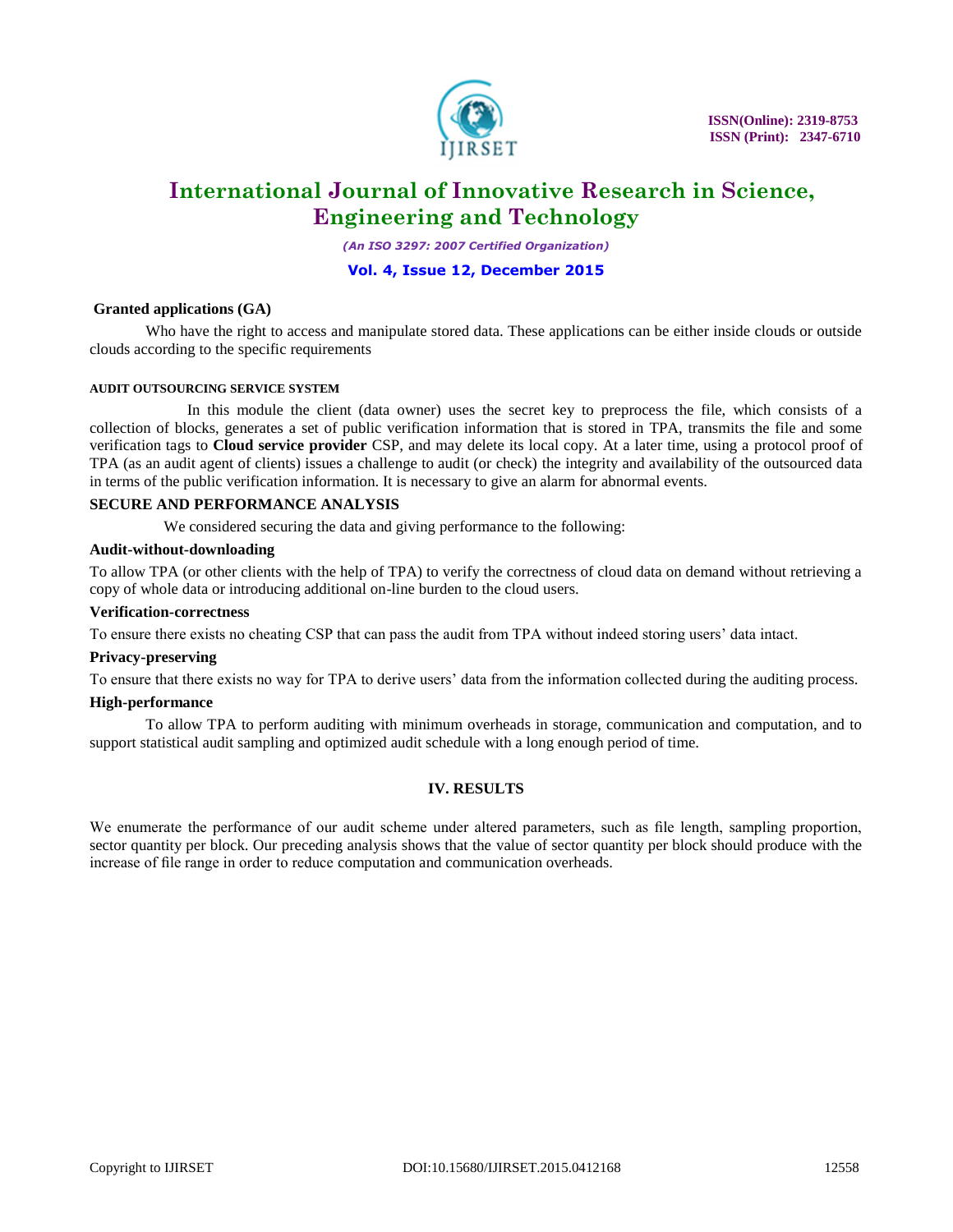

*(An ISO 3297: 2007 Certified Organization)*

**Vol. 4, Issue 12, December 2015**



The calculation and communication costs develop with improve of file size and sampling relation the overheads of assurance and challenge resemble one an additional, and the overheads of reply and verification in addition tolerate a resemblance to another. We estimate the performance for each activity in our verification carry out. The computation and communication costs of assurance and challenge are somewhat transformed for sampling relation, but those for respond and verification mature with the augment of sampling relation.

## **IV.CONCLUSION**

We addressed the creation of an efficient audit service for data integrity in clouds. Profiting from the usual interactive proof scheme, we proposed an interactive audit procedure to implement the audit service based on a third party examiner. In this check service, the third party auditor, known as a mediator of data owners, can subject a periodic verification to examine the change of outsourced information by providing an optimized list. To understand the audit model, we simply need to keep the security of the third party auditor and organize a lightweight daemon to perform the verification procedure. Therefore, our technology can be effortlessly adopted in a cloud computing surroundings to replace the traditional Hashbased explanation. More significantly, we proposed and quantified a new audit approach based on probabilistic queries and periodic confirmation, as well as an optimization system of parameters of cloud audit services. This approach really reduces the workload on the storage servers, though still achieves the finding of servers' misbehaviour with a high possibility. Our research clearly showed that our approach could reduce computation and communication expenditure.

## **REFERENCES**

[1]. Ateniese, G., Pietro, R.D., Mancini, L.V., Tsudik, G., Provable data possession at untrusted stores. In: Proceedings of the 2007 ACM Conference on Computer and Communications Security, CCS 2007, pp. 598–609.

<sup>[2].</sup> Ateniese, G., Burns, R.C., Curtmola, R., Herring, J., Kissner, L., Peterson, Z.N.J., Song, D.X., 2007. A view of cloud computing. Commun. ACM 53 (4), 50–58.

<sup>[3].</sup> Beuchat,J.-L.,Brisebarre,N.,Detrey,J.,Okamoto,E.,Efficientpairingcomputation on super singular abelian varieties. Des. Codes Cryptogr. 42 (3), 239– 271.

<sup>[4].</sup>Dodis, Y., Vadhan, S.P., Wichs, D., 2009. Proofs of retrievability via hardness amplification. In: Reingold, O. (Ed.), Theory of Cryptography, 6th Theory of Cryptography Conference, TCC 2009. Vol. 5444 of Lecture Notes in Computer Science. Springer, pp. 109–127.

<sup>[5].</sup>Efficient zero-knowledge proofs of knowledge without intractability assumptions. In: Public Key Cryptography, pp. 354–373.

<sup>[6].</sup> Jules, A., Opera, A., Identity-based encryption from the Weil pairing. In: Advances in Cryptology (CRYPTO'2001). Vol. 2139 of LNCS, pp. 213– 229.